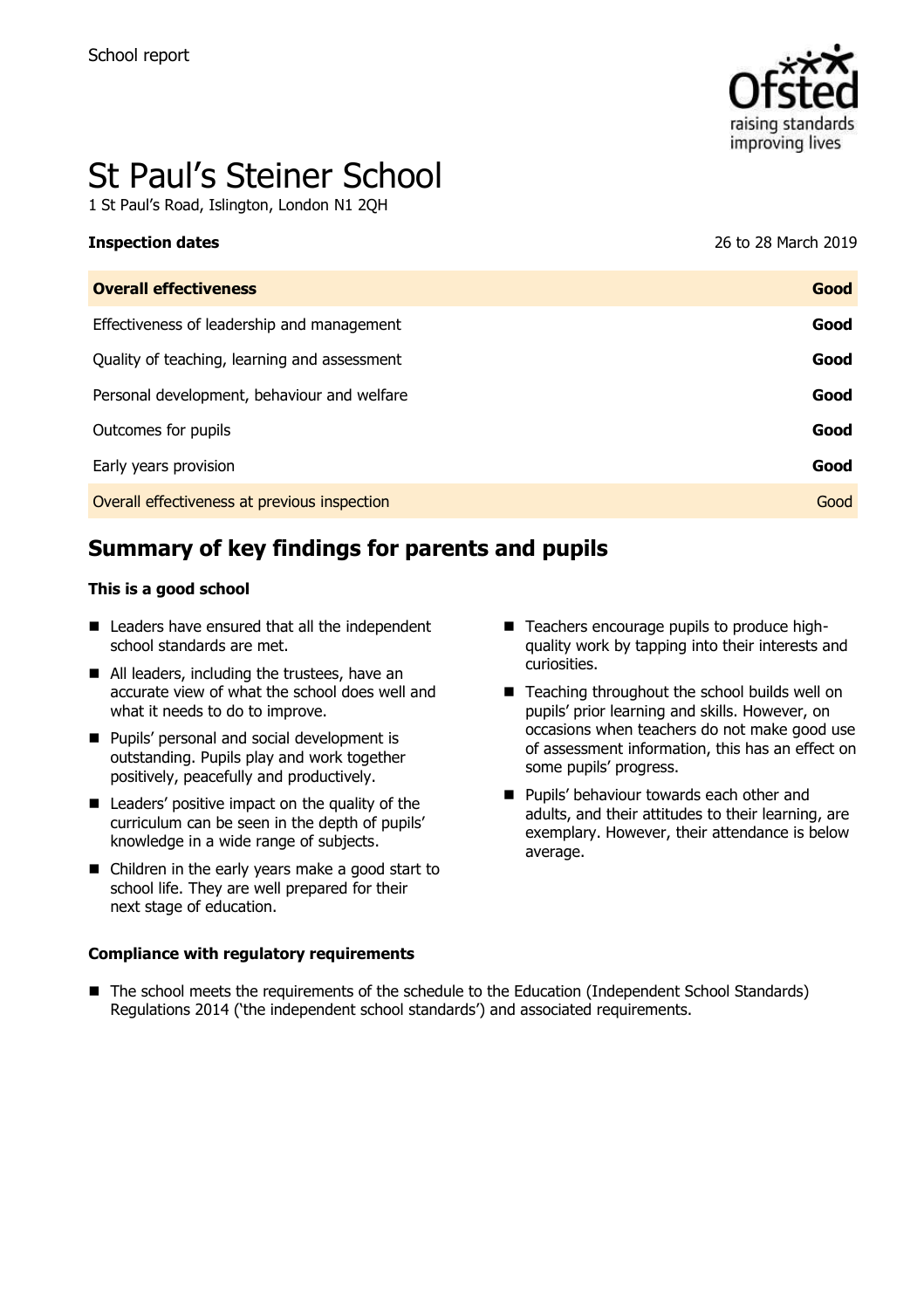

# **Full report**

# **What does the school need to do to improve further?**

- Teachers should use assessment information consistently to build on pupils' prior learning, knowledge and understanding.
- Leaders should increase attendance rates to at least those seen nationally.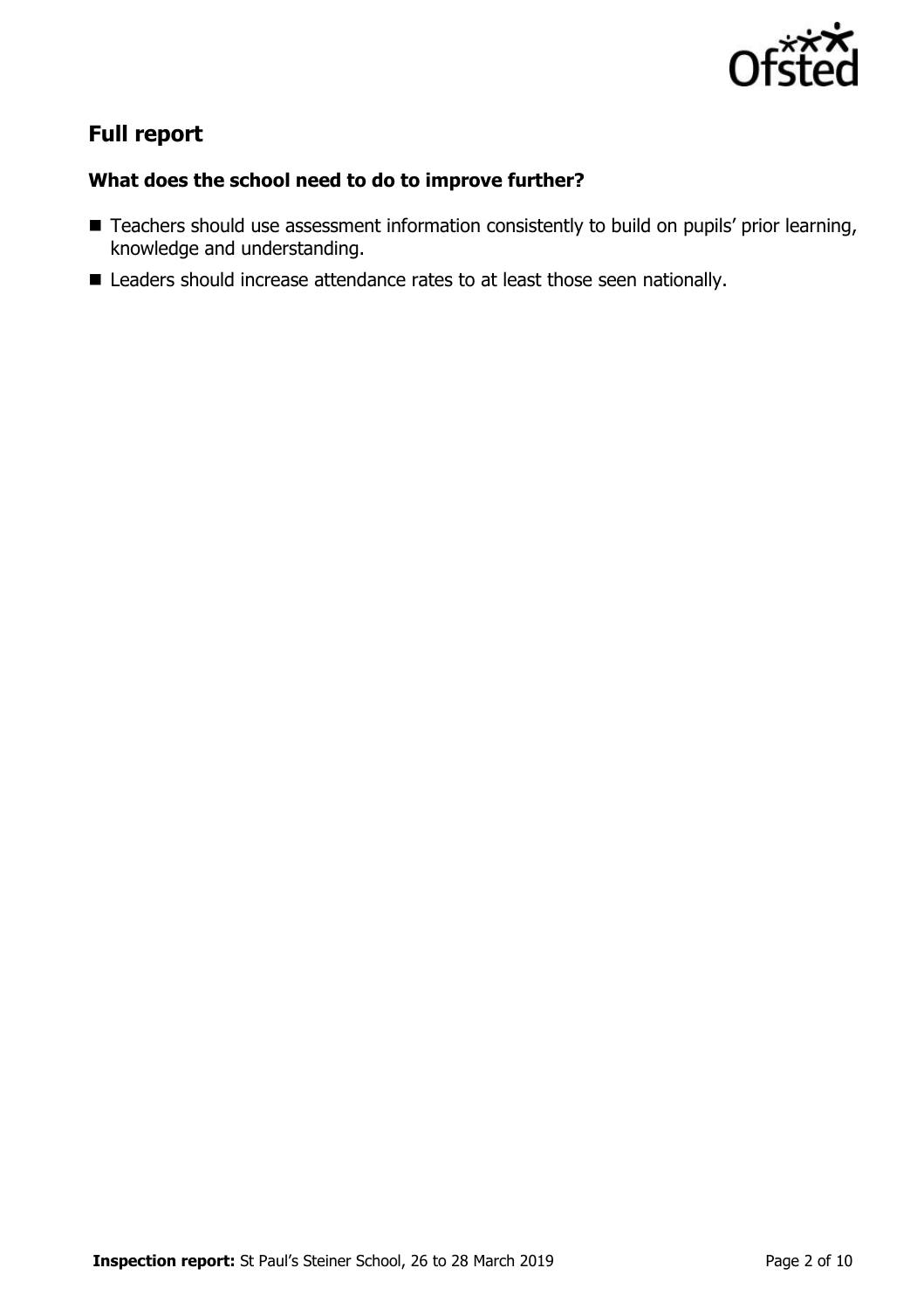

# **Inspection judgements**

#### **Effectiveness of leadership and management Good**

- Leaders and managers have ensured that the school meets the independent school standards and the statutory requirements for the early years foundation stage.
- The trustees are ambitious for the school. This ambition can be seen in their determination to bring about changes in the leadership structure. These changes enable them to hold senior leaders to account for the school's performance and drive further improvements.
- There are secure plans to appoint a headteacher in September 2019. In the meantime, an interim team leader with similar responsibilities to those of a headteacher was appointed in January 2019. The team leader has hit the ground running, working effectively with the educational coordinator, who is an experienced Steiner practitioner. This teamwork has brought about clarity to the leadership and management structure of the school. Consequently, the work of the school is effectively monitored and parents are clear about who to contact should they have concerns.
- Some members of the College of Teachers act as middle leaders. They have responsibilities for checking the work of pupils and ensuring that the quality of teaching remains of good quality. These responsibilities are still being developed, but there is already an improving picture regarding teachers' use of pupils' prior learning to plan challenging work. Leaders agree that there is more to be done in this area.
- Pupils are well prepared for life in British society. The school's 'diversity group' has developed a range of resources and activities to promote pupils' respect for all people, paying particular regard to the protected characteristics set out in the 2010 Equality Act.
- Provision for pupils' spiritual, moral, social and cultural development is a strength. All staff encourage and support pupils to work well together. Pupils have a good awareness of different cultures. For example, a local Rabbi came to speak with pupils about his faith and work. Pupils also learn about different festivals, including Diwali and Chinese New Year.
- Cultural development is a strong element within the school. Music, eurhythmy, drama and art are intrinsic aspects of pupils' learning. Some stunning portraits by pupils, inspired by the work of Van Gogh, are on display. Pupils' individual talents are celebrated and encouraged. For example, during the inspection pupils were playing the piano and violin to a very high standard.
- The curriculum is enriched further by numerous visits to the theatre, concerts and field trips to a range of outdoor field study centres. While the inspection was taking place, older pupils were at a residential outdoor pursuit centre.
- Pupils with special educational needs and/or disabilities (SEND) are supported well as the result of effective leadership.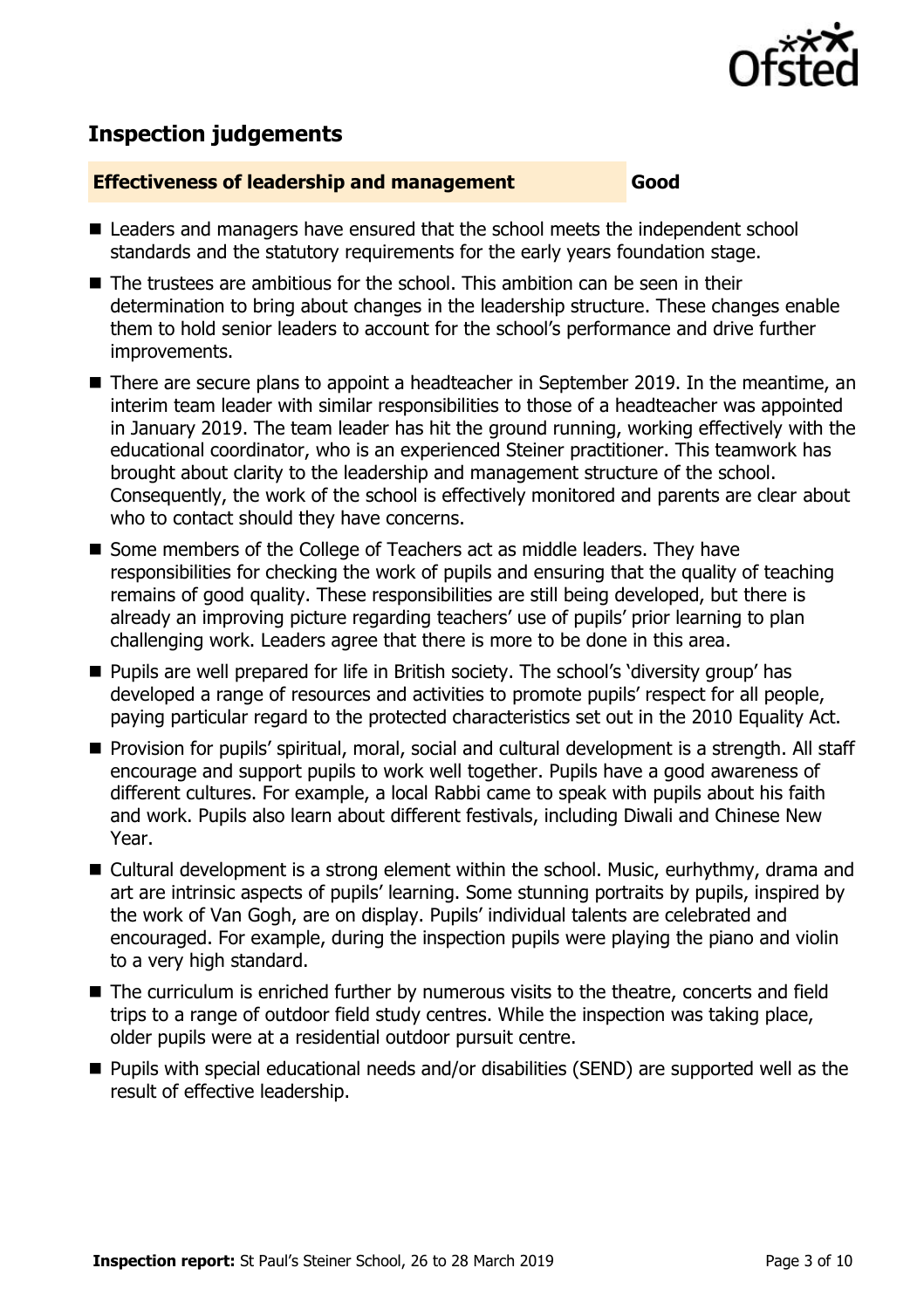

### **Governance**

- Trustees hold senior leaders to account well. They attend regular meetings at the school as well as making checks on the quality of provision.
- Trustees have invested a significant amount of time and resources to improve the school and have sound plans for its further development.

## **Safeguarding**

- The arrangements for safeguarding are effective.
- All staff and trustees take safeguarding very seriously. The safeguarding policy is fit for purpose and is published on the school's website. All staff have received up-to-date training to keep children safe, following the current statutory guidance. Trustees have undertaken the safer recruitment training.
- Staff checks are diligently recorded on the school's register and checked by the trustee responsible for safeguarding.
- Links with the local authority and other appropriate agencies to protect children are strong and effective. Staff attend regular safeguarding supervision led by the local authority.
- The historic grade 2 listed building is well maintained and looked after to ensure pupils' safety and care.
- The vast majority of parents who responded to the online survey said that their children were kept safe by the school.

### **Quality of teaching, learning and assessment Good**

- Teachers demonstrate good subject knowledge and, as a result, pupils are provided with interesting lesson content. For example, in a science lesson, pupils' study of vibration and sound was enhanced by creative links to their understanding of pitch in music.
- Subject specialists teach French, music and eurhythmy to a high standard. Pupils speak and perform with confidence and enjoyment.
- Mathematics is taught well. Pupils enjoy problem-solving. Teachers are effective in challenging misconceptions and mistakes in order to remove barriers to pupils' progress.
- Older pupils demonstrate a high degree of understanding of complex literature. For example, they explained the meaning of 'soliloquy' to an inspector.
- Most teaching uses assessment information well to plan work that challenges pupils. From time to time, however, pupils' prior learning is not taken into account and the work set offers little challenge or development of skills. This was particularly notable in some teaching of younger pupils.
- Pupils behave well in lessons because teachers set high expectations. Pupils respond well to questions and challenges. For example, pupils were observed enjoying reflective discussions of the life and work of Van Gogh.
- Pupils with SEND are supported well during lessons. Their progress from their starting points is similar to that of their peers.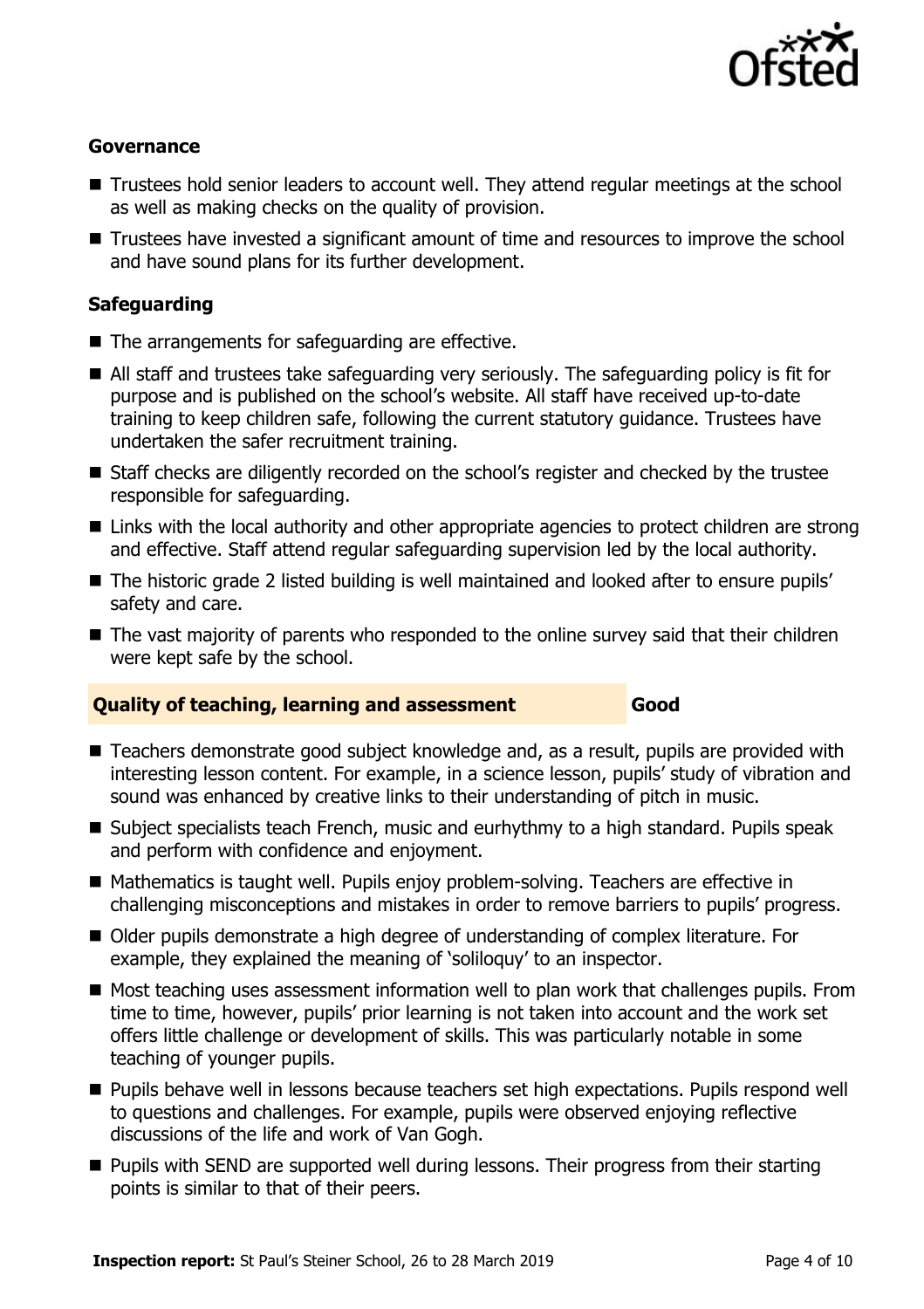

#### **Personal development, behaviour and welfare Good**

#### **Personal development and welfare**

- The school's work to promote pupils' personal development and welfare is outstanding.
- Pupils are very confident, thoughtful and articulate learners. They work together extremely well in lessons. They enjoy discussing their learning and were happy to explain different topics to inspectors.
- Pupils are willing to take on different responsibilities and help around the school. They have raised funds for different charities.
- Pupils are aware of how to keep safe in different situations. Although computer technology does not feature largely in their school work, pupils are well aware of e-safety strategies and of how to be safe outside school.
- Leaders promote a calm and productive atmosphere. Pupils are always encouraged to think of others. For example, during playtimes and physical education (PE) lessons, the school uses a public square, and pupils demonstrate consideration towards the local residents and are not over-boisterous or noisy.
- In lessons and around the school, pupils demonstrate high levels of respect towards each other and towards adults. They listen to each other and politely respond to questions.

#### **Behaviour**

- The behaviour of pupils is good.
- Pupils are absorbed in their work and demonstrate high levels of concentration. This is particularly seen while pupils draw, paint and write.
- Pupils treat each other and adults with respect. The school's records show that poor behaviour is very rare, and so, too, is bullying. Parents' and pupils' responses to the inspection surveys support this view.
- Although pupils enjoy coming to school, their attendance is below the national average. Since the team leader has focused on encouraging parents to ensure that their children attend and arrive on time, there has been some improvement.

#### **Outcomes for pupils Good**

- Pupils develop into confident learners, making good progress across a wide range of subjects and preparing them well for the next stage of their secondary education. Some former pupils explained to inspectors how the confidence and skills they had developed in their approach to learning had helped them settle into their GCSE and A-level courses.
- Following pre-literacy in Kindergarten, pupils' reading skills develop rapidly through the school. Readers demonstrated enthusiasm for literature and fluency and deep understanding of the stories they were reading.
- Also following on from Kindergarten, pupils' writing skills blossom. Pupils' 'main lesson books' are full of well-presented work of a very high quality. This includes creative writing and research projects for different subjects, including science, history and geography.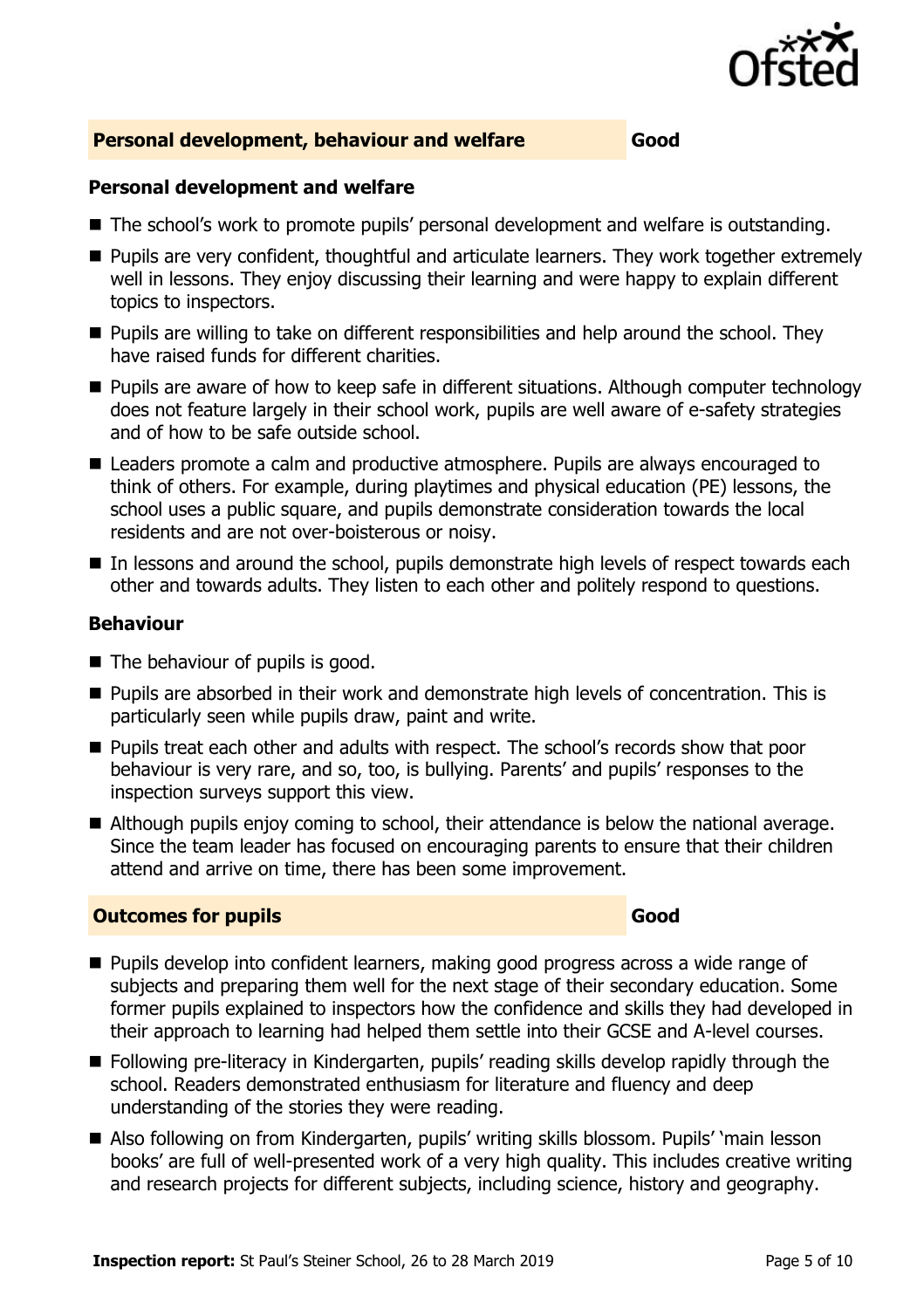

- Pupils' mathematical skills progress well throughout the school. Pupils confidently calculate and solve problems. For example, middle school pupils were observed demonstrating their good understanding of how to multiply fractions by explaining their reasoning.
- Pupils' progress in different subjects can be seen in their 'main lesson books'. Detailed written information is supported by beautifully drawn illustrations and carefully researched dates and details.
- In art, pupils' skills develop to a very high level over their time in the school. Their skills are also highly developed in woodwork lessons, and they have opportunities to design and create a range of artefacts, including musical instruments.

#### **Early years provision Good Good**

- Leaders have ensured that all the relevant statutory requirements are met. There is strong attention paid to children's welfare, health and safety. Staff are trained in paediatric first aid and all staff are aware of safeguarding policies and procedures.
- Links between staff and parents are very strong. Parents express high levels of satisfaction with their children's learning and development.
- Leaders ensure that children have a happy and secure start to their school life. Children are encouraged to be inquisitive about their environments and are confident explorers of different materials. There was real excitement when they planted 'seed bombs'.
- Children enjoy listening to and telling stories. They become patient listeners and articulate speakers from an early age.
- Children with SEND are well supported, which enables them to make secure progress in their learning and social development.
- Leaders are well informed and undertake a wide range of observations of children in order to check their progress. This information is used to good effect to provide parents with updates on their children's personal, social and emotional developments.
- Children's behaviour is good. They cooperate well in different activities and get on well with each other.
- The learning environment is well resourced and safe. Children know how to behave safely when using the outdoor learning area.
- By the time children leave the Kindergarten, they are ready for the next stage in their education.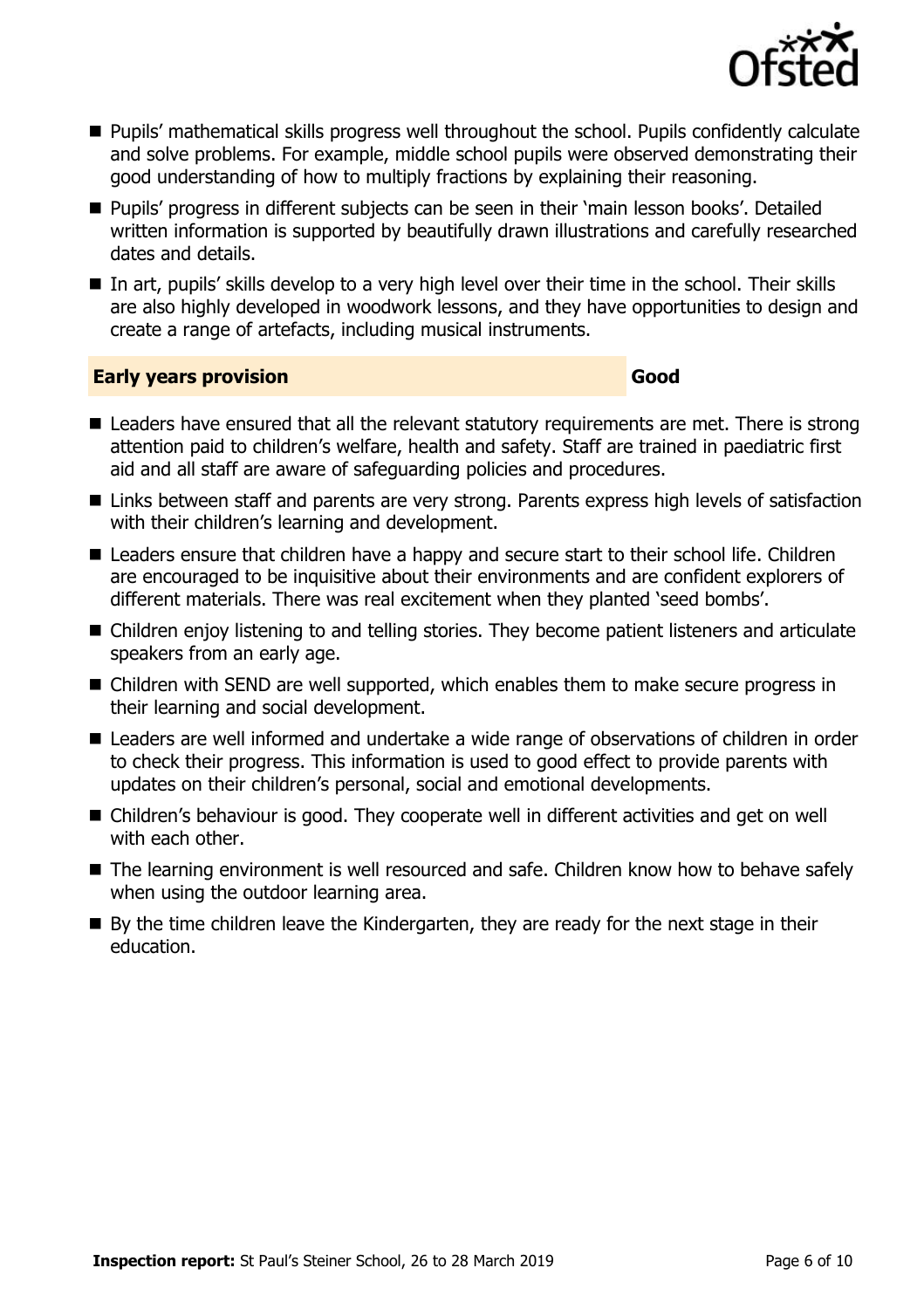

# **School details**

| Unique reference number  | 131362   |
|--------------------------|----------|
| DfE registration number  | 206/6379 |
| <b>Inspection number</b> | 10094401 |

This inspection was carried out under section 109(1) and (2) of the Education and Skills Act 2008, the purpose of which is to advise the Secretary of State for Education about the school's suitability for continued registration as an independent school.

| Type of school                      | Other independent school              |
|-------------------------------------|---------------------------------------|
| School category                     | Independent school                    |
| Age range of pupils                 | 3 to 14                               |
| Gender of pupils                    | Mixed                                 |
| Number of pupils on the school roll | 198                                   |
| Proprietor                          | James Macdonald Wright                |
| Chair                               | James Macdonald Wright                |
| <b>Headteacher</b>                  | Simon Birch                           |
| Annual fees (day pupils)            | £7,385–£9,260                         |
| Telephone number                    | 020 7226 4454                         |
| Website                             | www.stpaulssteinerschool.org          |
| <b>Email address</b>                | SchoolOffice@stpaulssteinerschool.org |
| Date of previous inspection         | 13 June 2007                          |

#### **Information about this school**

- St Paul's Steiner School is an independent co-educational day school registered for pupils aged between three and 14 years.
- The school is in a grade 2 listed church building in the London Borough of Islington.
- The interim team leader took up post in January 2019. He is supported by the educational coordinator.
- The Kindergarten classes, for children from three to six years of age, follow the early years foundation stage curriculum, with agreed exemptions from the Department for Education. The early years provision is exempt from teaching phonics, some elements of mathematics and technology.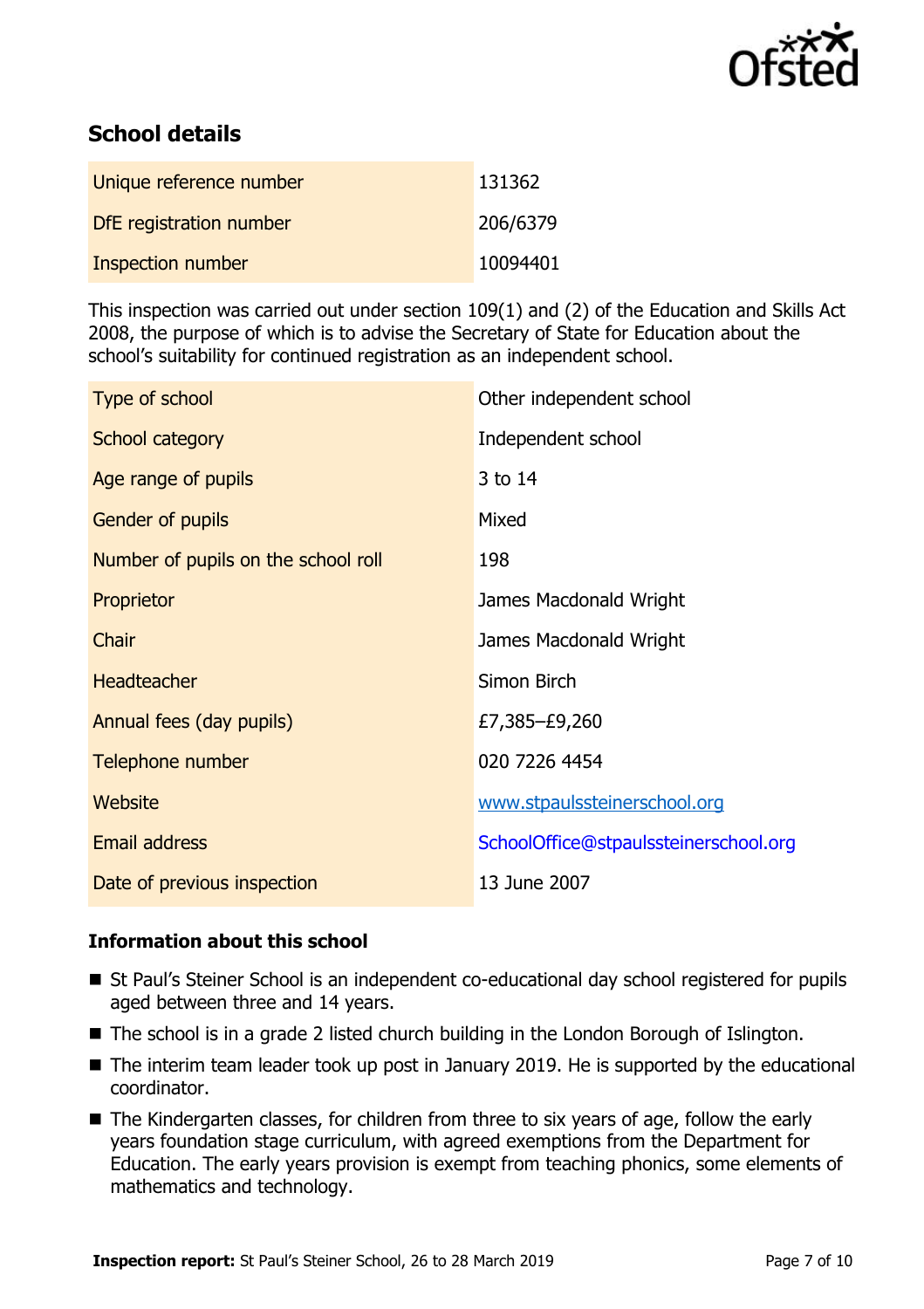

- There are 38 pupils identified with SEND.
- No pupils are in the care of the local authority.
- No alternative provision is used by the school.
- The school was last inspected in July 2016 by the school inspection service. The overall judgement was 'good'.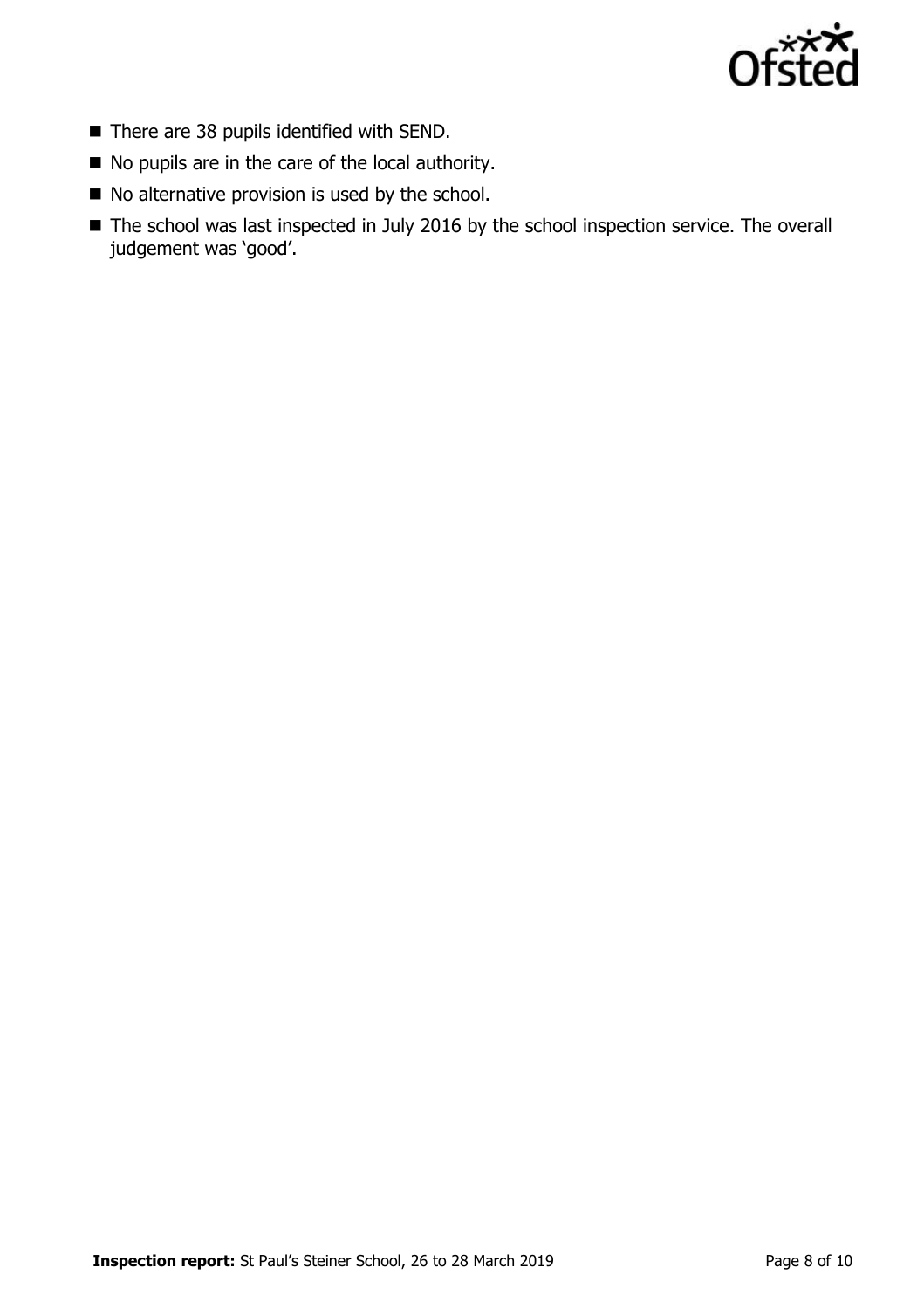

# **Information about this inspection**

- Inspectors met with the team leader, educational coordinator and other members of staff.
- The lead inspector met with four of the trustees, including the chair of trustees, who is also the proprietor. Inspectors met with different groups of pupils and the school's adviser.
- $\blacksquare$  A series of observations took place in classrooms, in the nearby square during breaktime and in a PE lesson. A performance assembly was also observed. Senior leaders accompanied inspectors on many of these observations.
- Inspectors reviewed 145 parental responses to the Ofsted questionnaire, Parent View, 22 responses from staff and 60 from pupils.
- The lead inspector met with a group of parents during the school's regular coffee morning meetings.
- Inspectors reviewed a range of documents, including leaders' self-evaluation of the school's effectiveness, attendance information, safeguarding and child protection records and a range of school policies.
- The last Ofsted inspection took place in July 2007.

#### **Inspection team**

John Seal, lead inspector **Her Majesty's Inspector** 

**Sean Flood Ofsted Inspector**